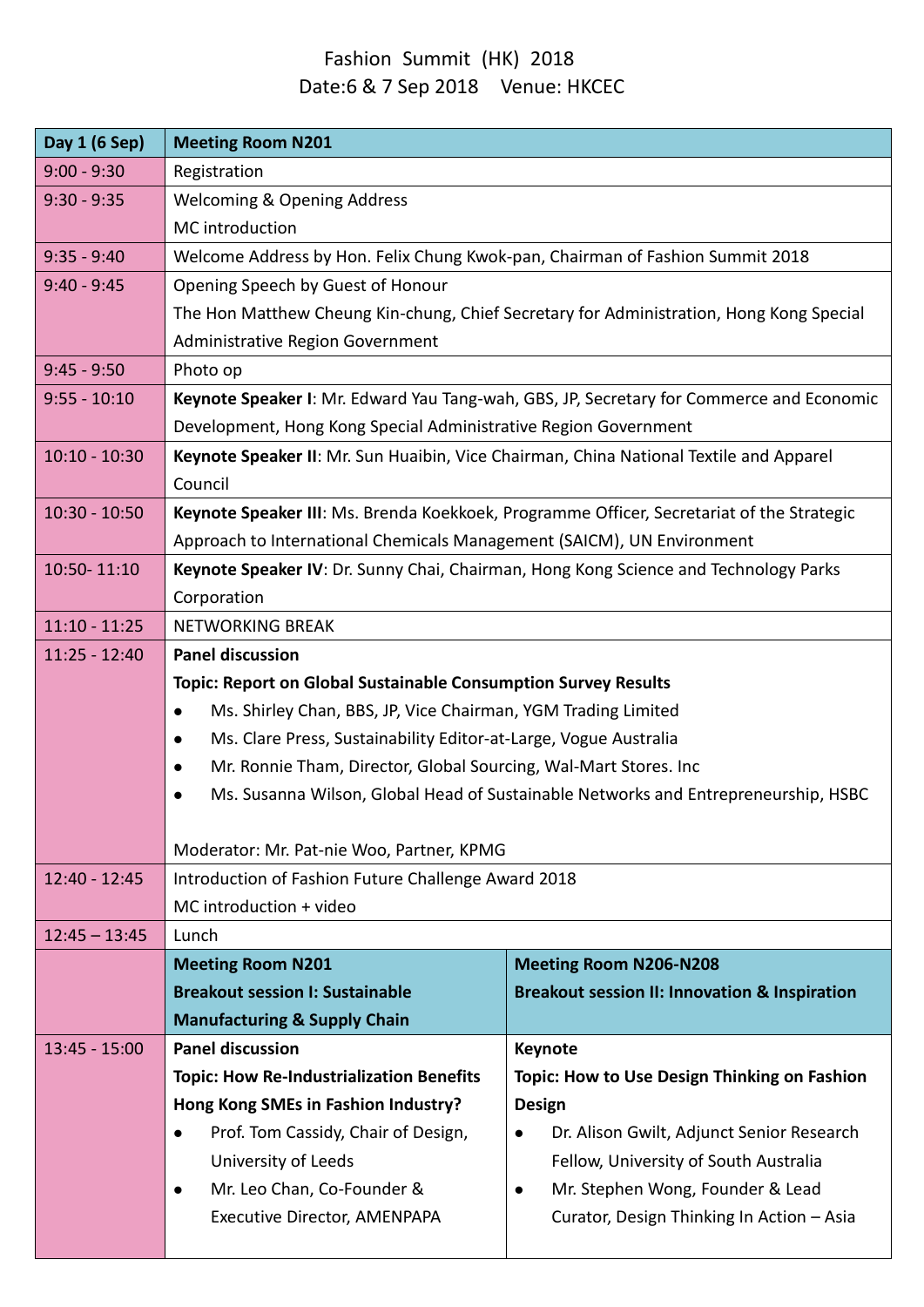|                 | Mr. Peter Cheng, Chairman, Hanbo<br>$\bullet$<br><b>Enterprises Limited</b><br>Mr. Ivan Fung, Director, JIE                        |                                                        |
|-----------------|------------------------------------------------------------------------------------------------------------------------------------|--------------------------------------------------------|
|                 | <b>Technology Company Limited</b><br>Moderator: Prof. Philip Yeung, Executive<br>Director, Clothing Industry Training<br>Authority |                                                        |
| $15:00 - 16:00$ | <b>Panel discussion</b>                                                                                                            | <b>Panel discussion</b>                                |
|                 | <b>Topic: Sustainable Fashion Evolution</b>                                                                                        | <b>Topic: Exploring Fashion For Circularity From</b>   |
|                 | Mr. Ralph Jansen, Chief Strategy<br>$\bullet$                                                                                      | The Designer's Perspective                             |
|                 | Officer, Clover Group International                                                                                                | Dr. Christina Dean, Founder, Redress<br>$\bullet$      |
|                 | Limited                                                                                                                            | Ms. Orsola de Castro, Co-Founder &<br>$\bullet$        |
|                 | Mr. Bosco Law, Deputy Chairman &                                                                                                   | Creative Director, Fashion Revolution                  |
|                 | CEO, LAWSGROUP                                                                                                                     | Ms. Johanna Ho, Fashion Designer<br>$\bullet$          |
|                 | Dr. Delman Lee, President & Chief<br>$\bullet$                                                                                     | Mr. Francois Souchet, Lead - Make Fashion<br>$\bullet$ |
|                 | Technology Officer, TAL Apparel<br>Limited                                                                                         | Circular, Ellen MacArthur Foundation                   |
|                 | Mr. Kennedy Tsang, CEO, HKS Group<br>$\bullet$                                                                                     | Moderator: Ms. Clare Press, Sustainability             |
|                 | <b>International Limited</b>                                                                                                       | Editor-at-Large, Vogue Australia                       |
|                 | Moderator: Mr. Stanley Szeto, Executive                                                                                            |                                                        |
|                 | Chairman, Lever Style Inc.                                                                                                         |                                                        |
| 16:00-16:20     | <b>NETWORKING BREAK</b>                                                                                                            |                                                        |